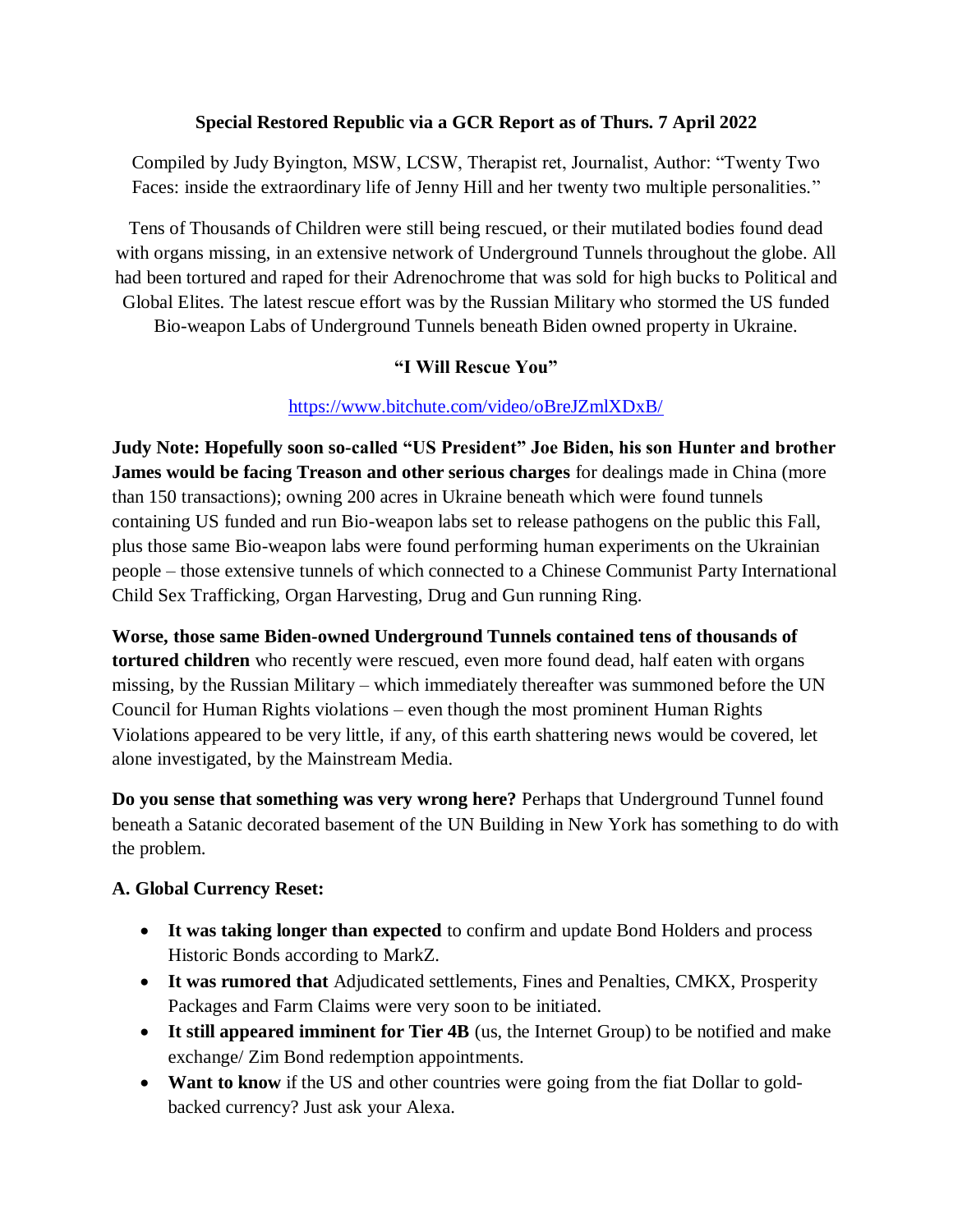**B. Shari Rae:** [New ShariRaye: April 8th Death Event! April 10th Bombs Coming! It's Been](https://beforeitsnews.com/prophecy/2022/04/new-shariraye-april-8th-death-event-its-been-ordered-everything-stops-april-2022-2529511.html)  Ordered! Everything Stops! April [2022 | Prophecy | Before It's News \(beforeitsnews.com\)](https://beforeitsnews.com/prophecy/2022/04/new-shariraye-april-8th-death-event-its-been-ordered-everything-stops-april-2022-2529511.html)

- **Fri. April 8:** Queen Death Event, 3 Day Event, everything stops, Banks, Stock Market closes, 10 days of mourning begins.
- **Sat. April 9:** POTUS 7 messages
- **Sun. April 10:** Project Odin, Banks close, National Emergency Ends, Black Swan Event, StarLink Switch, Internet cut off, Q phones.
- **April 10 to April 20:** Bombing 34 Satanic targets, Declass, Internet goes down.

# **C. The Real News for Thurs. 7 April 2022:**

- **Putin:** "We Are Rescuing Biden's Victims from the global children trafficking network." Putin made abortion illegal after 12 weeks, stopped CNN and Facebook in Russia, built 30,000 churches in 30 years (he's an active Christian), was taking on LGTB and wants Soros dead or alive. It's obvious why the Left wants you to hate him.
- **Planned Cyber Attacks Plandemic Imminent!**
- **Australian Senator Confirms Vax Contains Nanotechnology self-assembling inside for suicide:** [https://halturnerradioshow.com/index.php/en/news-page/news](https://halturnerradioshow.com/index.php/en/news-page/news-nation/australia-senator-confirms-covid-vax-contains-nanotechnology-self-assembling-inside-people-calls-it-genocide)[nation/australia-senator-confirms-covid-vax-contains-nanotechnology-self-assembling](https://halturnerradioshow.com/index.php/en/news-page/news-nation/australia-senator-confirms-covid-vax-contains-nanotechnology-self-assembling-inside-people-calls-it-genocide)[inside-people-calls-it-genocide](https://halturnerradioshow.com/index.php/en/news-page/news-nation/australia-senator-confirms-covid-vax-contains-nanotechnology-self-assembling-inside-people-calls-it-genocide)
- **April 6 2022 New York Post: Clinton Cabal Exposed.** Durham lifts lid on Hillary's joint venture to frame Trump. Hillary is going down. Been years we know she's out but at least now it is made more public. Public are retarded in the news and we're just advanced.
- **Years ago Lou Dobbs broke the story that Mexican Drug Cartels were paying Pelosi and Schumer millions \$\$\$ to keep the Border open.** El Chappo paid Hillary 15 million \$\$\$ for her 2016 campaign. Now we see exactly why these political terrorists won't build the wall.

## **D. Biden Crime and Corruption:**

- **Exposed: Joe Biden Implicated in Hunter's Shady Businesses.** A witness told a grand jury that "the big man" behind Hunter's deal with a Chinese energy conglomerate is President Biden.<https://elamerican.com/president-biden-son-hunter-business-dealings/>
- **Brian Cates, political correspondent: Everybody knows Joe Biden has been lying his ass off** about not being involved in his son's business deals. But a power shift is underway. And the side that used to be able to effectively cover for him and shield him from the consequences of his almost 50 year long career of bribery and graft is losing it's ability to protect him. His ascending to the presidency actually doomed him. He was always far too small for the office and even as a puppet being managed by handlers he's sinking and taking the entire Democratic party with him. The lies were so blatant and in your face and the evidence was so glaring that now that the protection is being stripped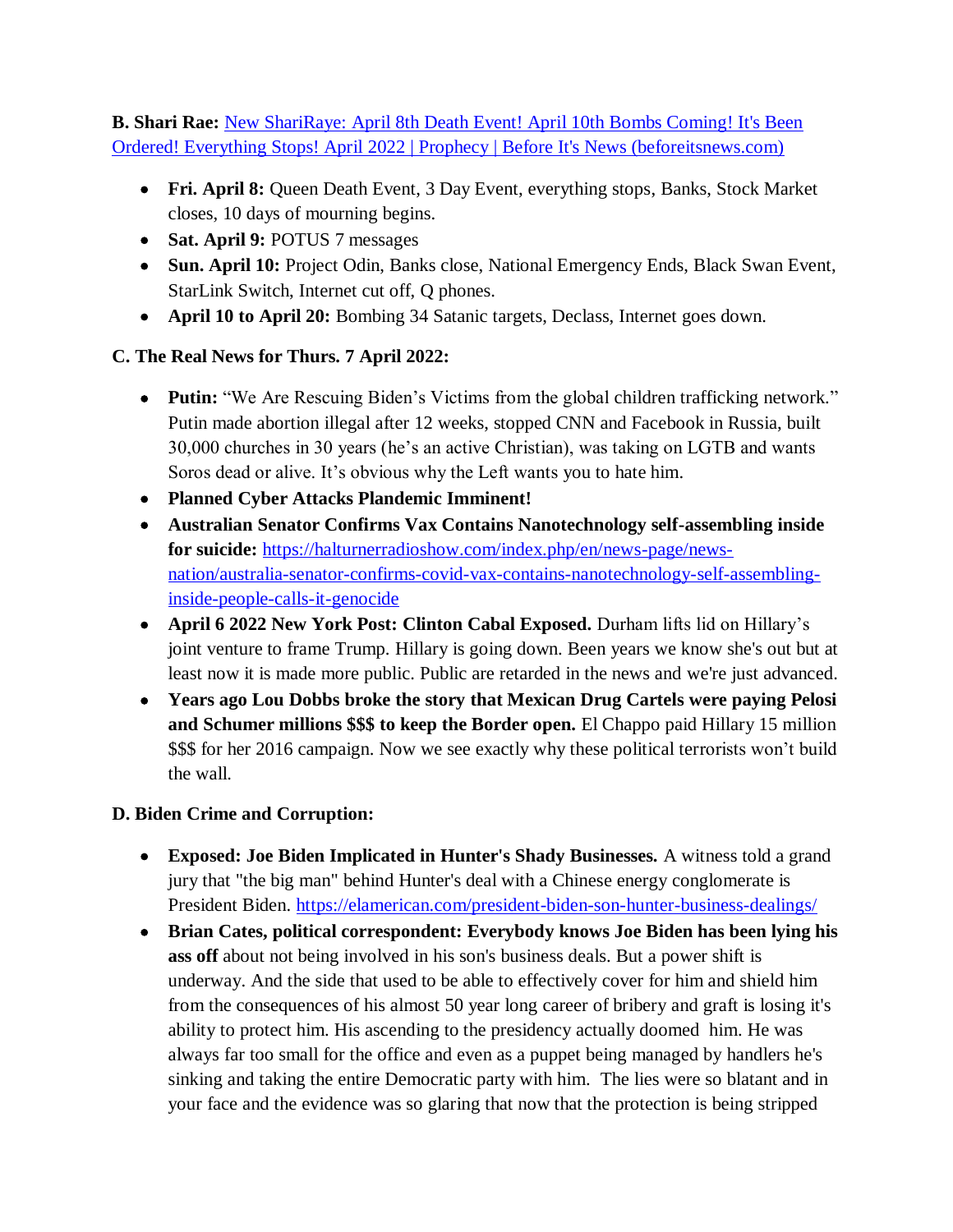off of him his entire administration will collapse. The scandals are coming. They haven't even really started yet. This is the trailer before the curtain comes up on the real show.

- [Thousands of Children Rescued, Mutilated Bodies Recovered, from Biden-owned](https://beforeitsnews.com/politics/2022/04/thousands-of-children-rescued-mutilated-bodies-recovered-from-biden-owned-ukraine-property-containing-us-run-bio-weapon-labs-3259889.html)  [Ukraine Property Containing US Run Bio-Weapon Labs | Politics | Before It's News](https://beforeitsnews.com/politics/2022/04/thousands-of-children-rescued-mutilated-bodies-recovered-from-biden-owned-ukraine-property-containing-us-run-bio-weapon-labs-3259889.html)  [\(beforeitsnews.com\)](https://beforeitsnews.com/politics/2022/04/thousands-of-children-rescued-mutilated-bodies-recovered-from-biden-owned-ukraine-property-containing-us-run-bio-weapon-labs-3259889.html)
- [Biden/Obama Tied to Child Sex Trafficking; Children, Bodies Rescued from US Bio](https://beforeitsnews.com/politics/2022/04/bidenobama-tied-to-child-sex-trafficking-children-bodies-rescued-from-us-bio-weapon-labs-under-biden-ukraine-property-3259928.html)[weapon Labs Under Biden Ukraine Property | Politics | Before It's News](https://beforeitsnews.com/politics/2022/04/bidenobama-tied-to-child-sex-trafficking-children-bodies-rescued-from-us-bio-weapon-labs-under-biden-ukraine-property-3259928.html)  [\(beforeitsnews.com\)](https://beforeitsnews.com/politics/2022/04/bidenobama-tied-to-child-sex-trafficking-children-bodies-rescued-from-us-bio-weapon-labs-under-biden-ukraine-property-3259928.html)
- **Joe Biden's BROTHER James is dragged into Chinese payments scandal as it's revealed more than 150 transactions:** [https://www.dailymail.co.uk/news/article-](https://www.dailymail.co.uk/news/article-10694447/Joe-Bidens-BROTHER-James-dragged-Chinese-payments-scandal.html)[10694447/Joe-Bidens-BROTHER-James-dragged-Chinese-payments-scandal.html](https://www.dailymail.co.uk/news/article-10694447/Joe-Bidens-BROTHER-James-dragged-Chinese-payments-scandal.html)

## **E. Mainstream Media Crime and Corruption:**

- **Hunter Biden Laptop From Hell:** 450GB on it's way to be released
- **A whistleblower who's fled the United States for Switzerland** has vowed to drop '450 gigabytes of deleted material' from Hunter Biden's abandoned laptop, which he says he also gave the the Washington Post, New York Times, and Sen. Chuck Grassley - all of whom he says sat on it for months.
- **For the past two weeks, former Steve Bannon War Room co-host Jack Maxey has been hiding in Zurich,** where he told the Daily Mail he's been working with IT experts to dig more data from Hunter's 'laptop from hell,' and that he'll post it all online in a searchable database in the coming weeks.Maxey says the data includes 80,000 images and videos, and more than 120,000 archived emails.
- **"I came here so that we could do a forensic examination of Hunter's laptop safely in a country that still respects human liberty** and the ideals of liberal democratic principles," he told the Mail. "I do not believe this would have been possible inside the United States. We had numerous attempts on us from trying to do things like this there."
- **Maxey said that after contacting DailyMail.com about the laptop last year, black suburban SUVs appeared outside his house**, and former US intelligence officer friends he shared copies with told him they received strange calls.
- **'I showed this to a friend of mine in desperation in February [2021] because nobody would listen to me. No news organizations would take it.** In fact, the very first major news organization to take it was the Daily Mail,' he said. 'Very dear friends of mine, the sharp tip of the spear, were making welfare calls to me every day, basically to see if I was still alive.'
- **One former intelligence agency senior staffer** allegedly told Maxey after he received the hard drive two years ago "If you don't release enough of this, so that they know you can release all of it, I'm telling you brother, you're a dead man."After receiving this advice, he began posting caches of emails and other material from the laptop on various file sharing sites - only to find the links removed within an hour.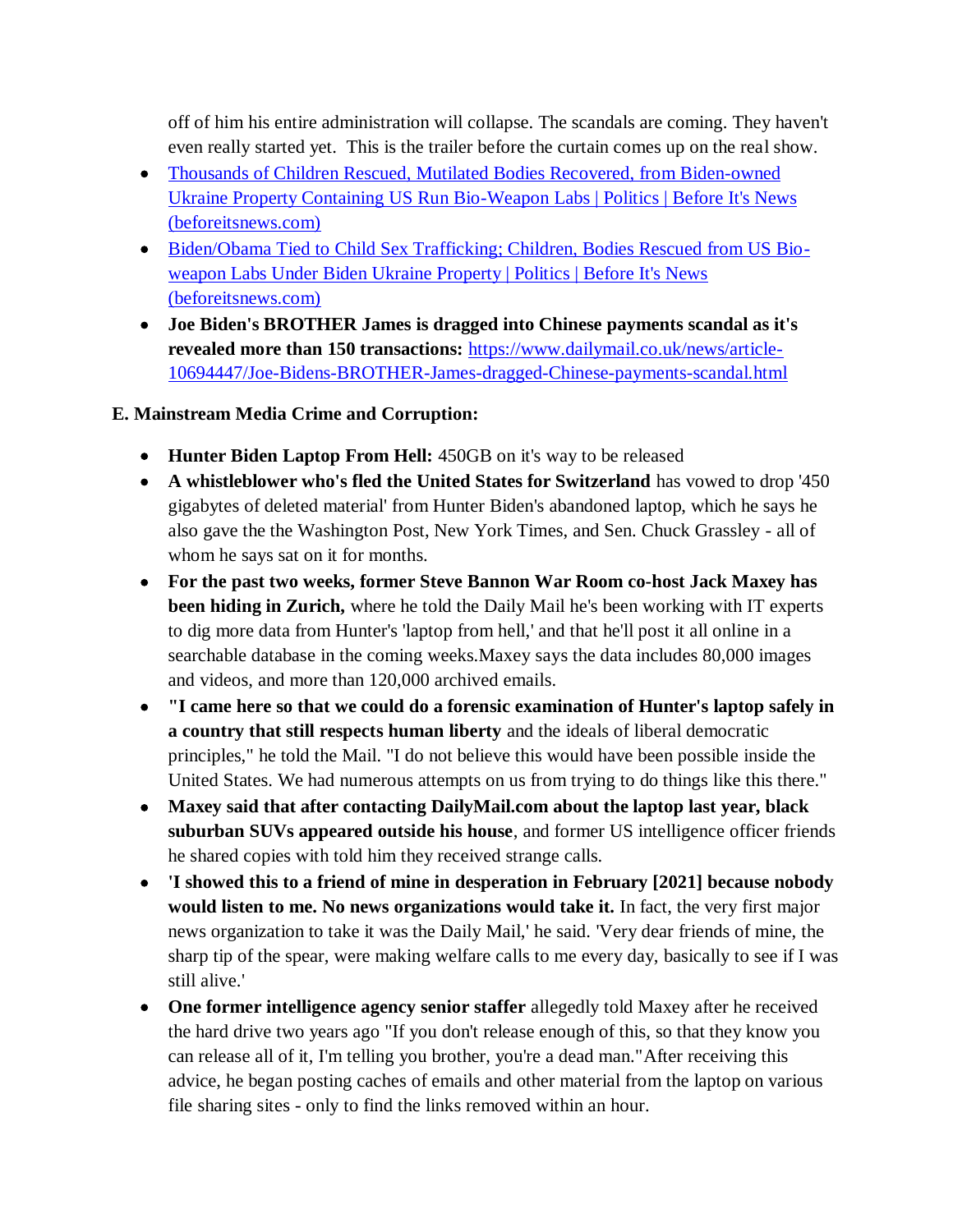- **"There were five drop boxes:** two in the United States, one in New Zealand, two in the UK. All the same drop boxes in which they tell us child pornography is shared around the globe without any consequence because they can't look at it," he said, adding: "These are all Five Eyes countries, English speaking countries in an intelligence sharing agreement. And they were all ripped down."
- **So this means that our intelligence services,** who still have not even acknowledged that they have Hunter Biden's laptop, were obviously diligently doing cache searches across the internet to find out if any of this stuff was being released. That should terrify every single decent person in the West."
- **According to Maxey, he went to Switzerland** because they are home to the only file sharing site that didn't nuke the laptop files –
- **The former Bannon podcast co-host said he is livid at the FBI,** who he believes slowwalked their investigation into Hunter and failed to enter the laptop they received from Mac Isaac into evidence for months.
- **According to the New York Times, files from the laptop are now part of the evidence** in Hunter's federal prosecution for alleged tax fraud, money laundering and illegal foreign lobbying.
- **Among the files on the laptop are a raft of emails and documents showing Hunter's dealings with Burisma,** a Ukrainian gas firm that became the center of Trump's first impeachment in **December 2019.** The then-president was accused of pushing Ukrainian president Volodymyr Zelensky to announce investigations into the Bidens and Burisma for alleged corruption.
- **The FBI had this on the ninth of December 2019,"** said Maxey. "'I suppose the first person betrayed was a sitting US president in an impeachment hearing, when the FBI had the exculpatory evidence in their hands to have that end instantly, and they did nothing."

## **F. 2020 Election Fraud:**

 **Karen Fann's Response to Arizona AG Interim Report:** "The AG's findings of failures, fraud, and potential misconduct during the 2020 election in Maricopa County are not surprising, given the lack of compliance and cooperation Maricopa County elections officials displayed from the start."

# **G. Underground Tunnels, DUMBS Around the Globe:**

- **50,000+ children rescued** by Military out of Tunnels beneath US cities.
- [Thousands of Children Rescued, Mutilated Bodies Recovered, from Biden-owned](https://beforeitsnews.com/politics/2022/04/thousands-of-children-rescued-mutilated-bodies-recovered-from-biden-owned-ukraine-property-containing-us-run-bio-weapon-labs-3259889.html)  [Ukraine Property Containing US Run Bio-Weapon Labs | Politics | Before It's News](https://beforeitsnews.com/politics/2022/04/thousands-of-children-rescued-mutilated-bodies-recovered-from-biden-owned-ukraine-property-containing-us-run-bio-weapon-labs-3259889.html)  [\(beforeitsnews.com\)](https://beforeitsnews.com/politics/2022/04/thousands-of-children-rescued-mutilated-bodies-recovered-from-biden-owned-ukraine-property-containing-us-run-bio-weapon-labs-3259889.html)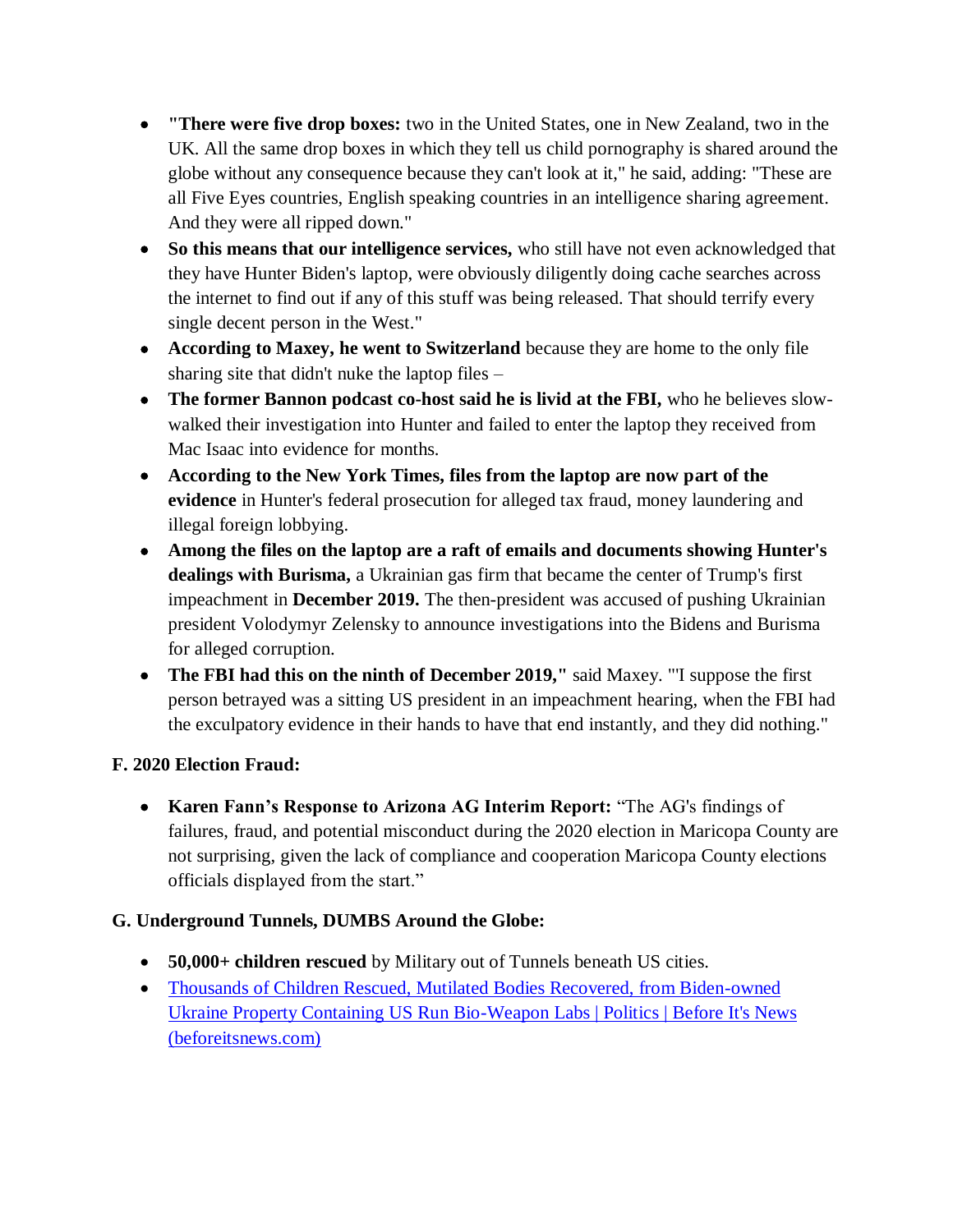[Biden/Obama Tied to Child Sex Trafficking; Children, Bodies](https://beforeitsnews.com/politics/2022/04/bidenobama-tied-to-child-sex-trafficking-children-bodies-rescued-from-us-bio-weapon-labs-under-biden-ukraine-property-3259928.html) Rescued from US Bio[weapon Labs Under Biden Ukraine Property | Politics | Before It's News](https://beforeitsnews.com/politics/2022/04/bidenobama-tied-to-child-sex-trafficking-children-bodies-rescued-from-us-bio-weapon-labs-under-biden-ukraine-property-3259928.html)  [\(beforeitsnews.com\)](https://beforeitsnews.com/politics/2022/04/bidenobama-tied-to-child-sex-trafficking-children-bodies-rescued-from-us-bio-weapon-labs-under-biden-ukraine-property-3259928.html)

## **H. Covid/Vax Hoax:**

- **"The real epidemic has come." Destroyed immune systems and alarming figures of excess mortality. "**It so happened that I am engaged in a business related to morbidity; I am the CEO of a large insurance group (...) Based on what we see, the indicators now amount to 84% of excess mortality and 1,100% of excess mortality in any type of disease. This year (2022) we expect an increase in excess mortality by about 5,000%. A huge figure. By the way, I don't think Moderna has just accidentally received approval for its HIV vaccine for emergency use. So, you have infected everyone with AIDS, and here is your salvation, namely this vaccine."
- **The Russian Ministry of Defense has published new findings and documents on the US program to create bioweapons in Ukraine.** "Metabiota is known for developing forecasts of outbreaks of infectious diseases. The Pentagon also used them to simulate the epidemic situation in the former Soviet Union. It is possible that the official research program is only a "visible part of the iceberg" and that in practice volunteers were infected with the Congo-Crimean fever virus, hantaviruses and leptospirosis pathogens. Such a carefree attitude towards the citizens of Ukraine testifies to the pragmatic approach of the United States to the organization of military and biological research. Developing countries are considered testing grounds for biological weapons components and medicines." [https://www.anti-spiegel.ru/2022/menschenversuche-in-us-labors-neue](https://www.anti-spiegel.ru/2022/menschenversuche-in-us-labors-neue-informationen-ueber-das-us-biowaffenprogramm-in-der-ukraine/)[informationen-ueber-das-us-biowaffenprogramm-in-der-ukraine/](https://www.anti-spiegel.ru/2022/menschenversuche-in-us-labors-neue-informationen-ueber-das-us-biowaffenprogramm-in-der-ukraine/)
- **Bombshell: Pfizer Saw So Many Adverse Events, They Had to Hire 2,400 NEW Employees to Process Them.** Dr. Naomi Wolf: "[Pfizer] hid, they concealed, they redacted from disclosure, forced by court, the fact that they were processing so many adverse events in the first three months... that they had to hire 2,400 new employees. They hid that; they concealed it... the volume of bad outcomes, dangerous outcomes... there were so many [that] they couldn't keep up with it with their own staff."
- **Whistleblower nurse Jodi O'Malley cleared of all wrongdoing by Arizona Board of Nursing** after secretly recording Doctor inside her Federal hospital revealing that the Government didn't want Americans to know "[COVID-19] vaccine is full of sh\*t."
- **Australian Senator Confirms Vax Contains Nanotechnology self-assembling inside for suicide:** [https://halturnerradioshow.com/index.php/en/news-page/news](https://halturnerradioshow.com/index.php/en/news-page/news-nation/australia-senator-confirms-covid-vax-contains-nanotechnology-self-assembling-inside-people-calls-it-genocide)[nation/australia-senator-confirms-covid-vax-contains-nanotechnology-self-assembling](https://halturnerradioshow.com/index.php/en/news-page/news-nation/australia-senator-confirms-covid-vax-contains-nanotechnology-self-assembling-inside-people-calls-it-genocide)[inside-people-calls-it-genocide](https://halturnerradioshow.com/index.php/en/news-page/news-nation/australia-senator-confirms-covid-vax-contains-nanotechnology-self-assembling-inside-people-calls-it-genocide)
- **Pfizer is selling us a lot of shit.** They sponsor the Oscars, fake a traumatic event and then sells post trauma pills. They inject people with HIV and then sell them HIV pills. Can't be more evident than this.  $1+1=2$  Wake up Sheep.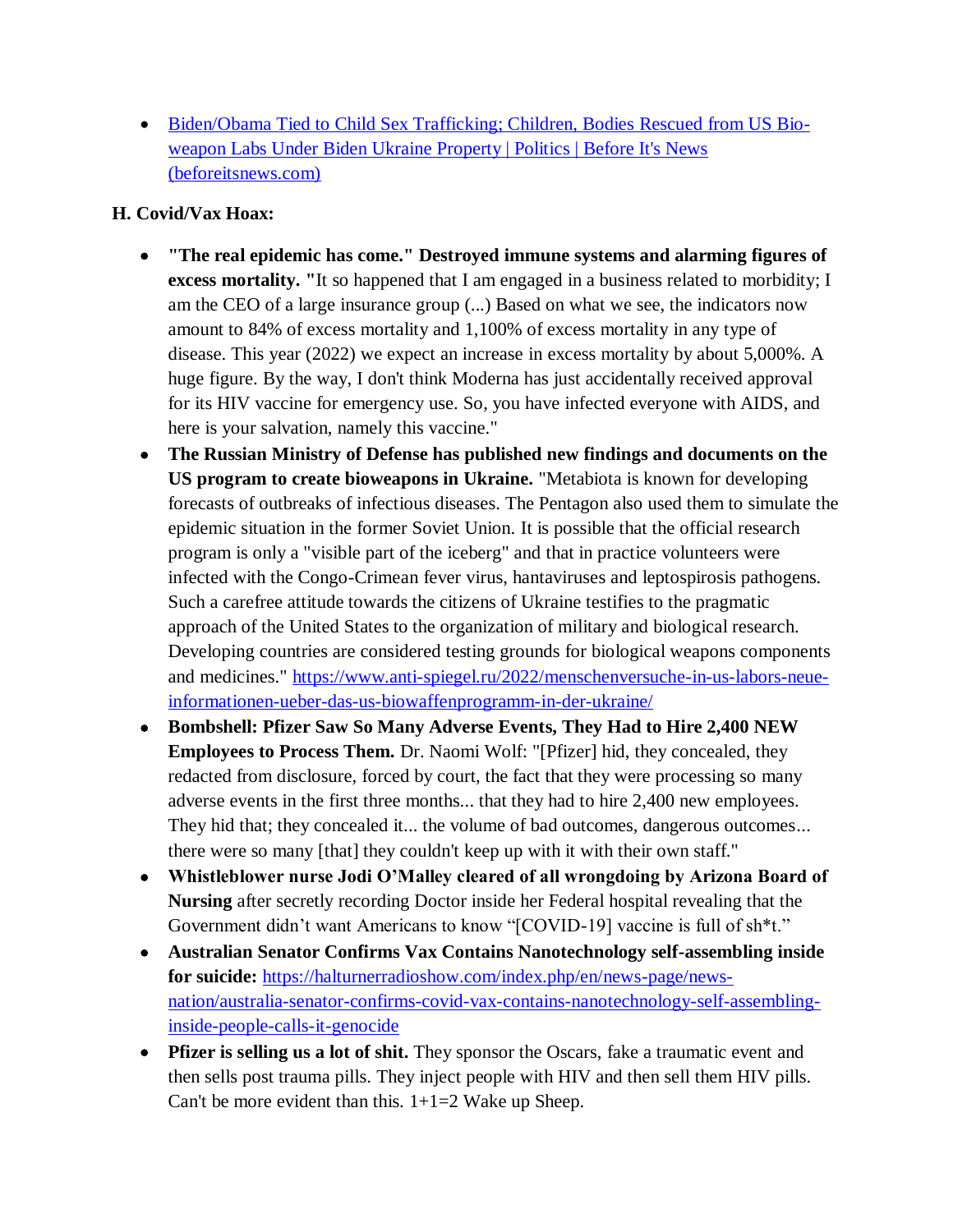### **I. Must See Videos, Must Read Articles:**

- **It's All About the Children:** [https://beforeitsnews.com/beyond-science/2022/04/its-all](https://beforeitsnews.com/beyond-science/2022/04/its-all-about-the-children-700-cia-arrested-crimes-of-the-century-durham-report-obamacare-designed-for-child-sex-trafficking-2454458.html)[about-the-children-700-cia-arrested-crimes-of-the-century-durham-report-obamacare](https://beforeitsnews.com/beyond-science/2022/04/its-all-about-the-children-700-cia-arrested-crimes-of-the-century-durham-report-obamacare-designed-for-child-sex-trafficking-2454458.html)[designed-for-child-sex-trafficking-2454458.html](https://beforeitsnews.com/beyond-science/2022/04/its-all-about-the-children-700-cia-arrested-crimes-of-the-century-durham-report-obamacare-designed-for-child-sex-trafficking-2454458.html)
- [New ShariRaye: April 8th Death Event! April 10th Bombs Coming! It's Been Ordered!](https://beforeitsnews.com/prophecy/2022/04/new-shariraye-april-8th-death-event-its-been-ordered-everything-stops-april-2022-2529511.html)  [Everything Stops! April 2022 | Prophecy | Before It's News \(beforeitsnews.com\)](https://beforeitsnews.com/prophecy/2022/04/new-shariraye-april-8th-death-event-its-been-ordered-everything-stops-april-2022-2529511.html)
- **Wed. 6 April Situation Update:** [https://beforeitsnews.com/opinion](https://beforeitsnews.com/opinion-conservative/2022/04/situation-update-trump-signals-biden-snubbed-by-criminal-partners-russia-to-reveal-biolab-horrors-russian-soldiers-rescue-children-from-tunnels-durham-investigation-russia-food-shortages-3624818.html)[conservative/2022/04/situation-update-trump-signals-biden-snubbed-by-criminal](https://beforeitsnews.com/opinion-conservative/2022/04/situation-update-trump-signals-biden-snubbed-by-criminal-partners-russia-to-reveal-biolab-horrors-russian-soldiers-rescue-children-from-tunnels-durham-investigation-russia-food-shortages-3624818.html)[partners-russia-to-reveal-biolab-horrors-russian-soldiers-rescue-children-from-tunnels](https://beforeitsnews.com/opinion-conservative/2022/04/situation-update-trump-signals-biden-snubbed-by-criminal-partners-russia-to-reveal-biolab-horrors-russian-soldiers-rescue-children-from-tunnels-durham-investigation-russia-food-shortages-3624818.html)[durham-investigation-russia-food-shortages-3624818.html](https://beforeitsnews.com/opinion-conservative/2022/04/situation-update-trump-signals-biden-snubbed-by-criminal-partners-russia-to-reveal-biolab-horrors-russian-soldiers-rescue-children-from-tunnels-durham-investigation-russia-food-shortages-3624818.html)
- **Planned Starvation:** [https://beforeitsnews.com/food-and-farming/2022/04/situation](https://beforeitsnews.com/food-and-farming/2022/04/situation-update-april-6-2022-planned-starvation-grain-deliveries-by-rail-to-be-partially-halted-mike-adams-must-video-2527073.html)[update-april-6-2022-planned-starvation-grain-deliveries-by-rail-to-be-partially-halted](https://beforeitsnews.com/food-and-farming/2022/04/situation-update-april-6-2022-planned-starvation-grain-deliveries-by-rail-to-be-partially-halted-mike-adams-must-video-2527073.html)[mike-adams-must-video-2527073.html](https://beforeitsnews.com/food-and-farming/2022/04/situation-update-april-6-2022-planned-starvation-grain-deliveries-by-rail-to-be-partially-halted-mike-adams-must-video-2527073.html)

**J. "Twenty Two Faces: inside the extraordinary life of Jenny Hill and her twenty two multiple personalities,"** by Judy Byington, Foreword by Dr. Colin A. Ross, M.D. [RAW: Dr.](https://robertdavidsteele.com/dr-colin-ross/)  Colin Ross – [Robert David Steele](https://robertdavidsteele.com/dr-colin-ross/)

**Jenny Hill's witness to a Satanic Child Sacrifice Rite: [Woman Sees Human Sacrifice -](https://www.youtube.com/watch?v=F626Lsrdwg4)** [YouTube http://www.youtube.com/watch?v=F626Lsrdwg4](https://www.youtube.com/watch?v=F626Lsrdwg4)

WARNING: Jenny gave a graphic description about how she at the tender age of five, was raped, tortured, forced to view a Child Sacrifice and save for Divine intervention, was almost killed herself – not unlike the sordid experiences of thousands of other child victims of Satanic Worshippers. Perpetrators giving homage to Satan appeared to be organized from the US Inc's CIA, Queen Elizabeth's, Illuminati Banking families' and Vatican's Ninth Circle Child Sacrifice Cult on down to the Clintons, Hollywood, Pizzagate and local teenage covens. They were funded by this same Cabal that ran our global monetary system – the very organization that was in the process of being brought down by activation of the Global Currency Reset and Restored Republics of the world. It's no wonder that President Trump has stated, "These people are sick."

## **K. Judy Note on the Satanic Ritual Abuse of Children in Your Neighborhood:**

**Since 1990** I have been doing investigations on the Satanic Ritual Abuse of children at the request of brave SRA Survivor-victims, who were witnesses and victims of pedophile, torture and murder crimes of Satanic leaders and their covens. During this time I have found Satanists implanted in law offices, local police, county sheriff's offices and all the way up to the Attorney General Offices in my state and others and then the carnage went on to the internationally organized Ninth Circle Satanic Cult that runs out of the Vatican.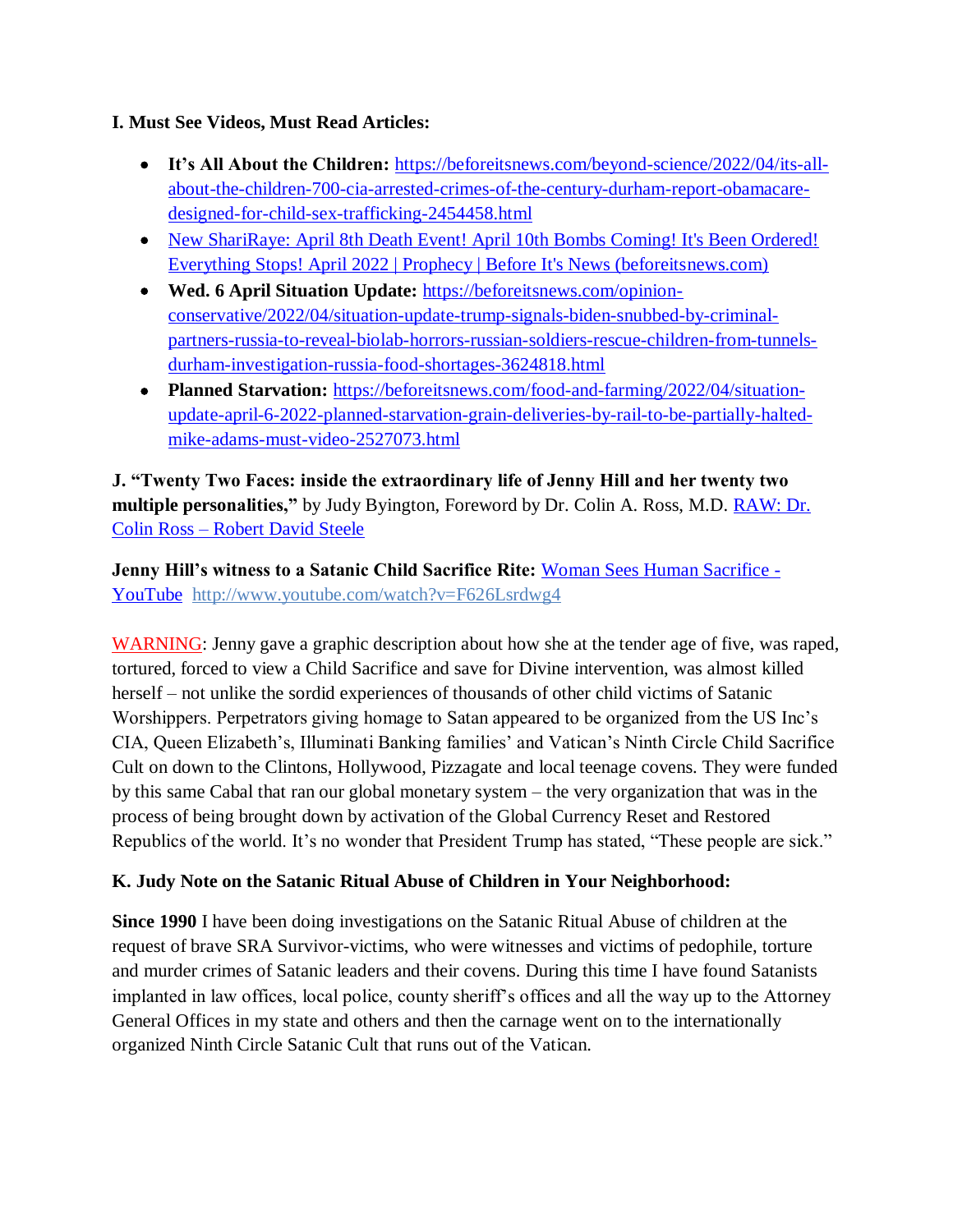There's certainly no help from US or other nation's government agencies, including the FBI or CIA perpetrators. These legal entities successfully negate even the opening of cases of the ritual abuse and murder of children, let alone do valid investigations.

To be honest and to my knowledge there was no safe place on either a local, national or international level that has been set up to report Satanic Crime – likely the main reason why local, national and international Satanic Covens so easily get away with the torture and murder of thousands of children on a regular basis.

**L. The following have been set up to report Crimes Against Children and incidents of human trafficking,** although I cannot verify as to the influence of Satanists within the organizations:

[https://wsbt.com/news/nation-world/crime-that-hides-in-plain-sight-fbi-releases-warning-signs](https://wsbt.com/news/nation-world/crime-that-hides-in-plain-sight-fbi-releases-warning-signs-of-human-trafficking?video=e56ba52a1b9d45ad8c8a033fd83fe480&jwsource=cl)[of-human-trafficking](https://wsbt.com/news/nation-world/crime-that-hides-in-plain-sight-fbi-releases-warning-signs-of-human-trafficking?video=e56ba52a1b9d45ad8c8a033fd83fe480&jwsource=cl)

**FBI Memphis (available 24 hours a day)** (901) 747-4300

**Submit an anonymous tip tips.fbi.gov.** 

**National Human Trafficking Resources Center Hotline** 1-(888)-373-7888.

**U.S. Immigration/ Customs Enforcement (ICE):** <https://www.ice.gov/webform/hsi-tip-form>

**Federal Human Trafficking Website:** <https://www.state.gov/humantrafficking/>

**Called to Rescue** 855-646-5484<http://www.calledtorescue.org/>

**Tim Ballard at Operation Underground Railroad:** <https://ourrescue.org/>

**Saving Innocence:** [https://savinginnocence.org](https://savinginnocence.org/) [https://www.youtube.com/watch?v=FT4tmI8YxCU&feature=emb\\_rel\\_end](https://www.youtube.com/watch?v=FT4tmI8YxCU&feature=emb_rel_end)

**US: Childhelp National Child Abuse Hotline** 1-800-422-4453

**USNCMEC Urgent victim help 24-Hour Hotline:** 1-800-843-5678

**Contact Interpol:** <https://www.interpol.int/Contacts/Contact-INTERPOL> <https://www.interpol.int/What-you-can-do/If-you-need-help>

**Europol Tipline** Tel.: +31 70 302 5000<https://www.europol.europa.eu/report-a-crime>

**EU Hotlines:** [https://ec.europa.eu/anti-trafficking/citizens-corner-national-hotlines/national](https://ec.europa.eu/anti-trafficking/citizens-corner-national-hotlines/national-hotlines_en)hotlines en

**Global: Human Trafficking Hotline Numbers:** [https://www.abolishion.org/human\\_trafficking\\_hotline\\_numbers](https://www.abolishion.org/human_trafficking_hotline_numbers)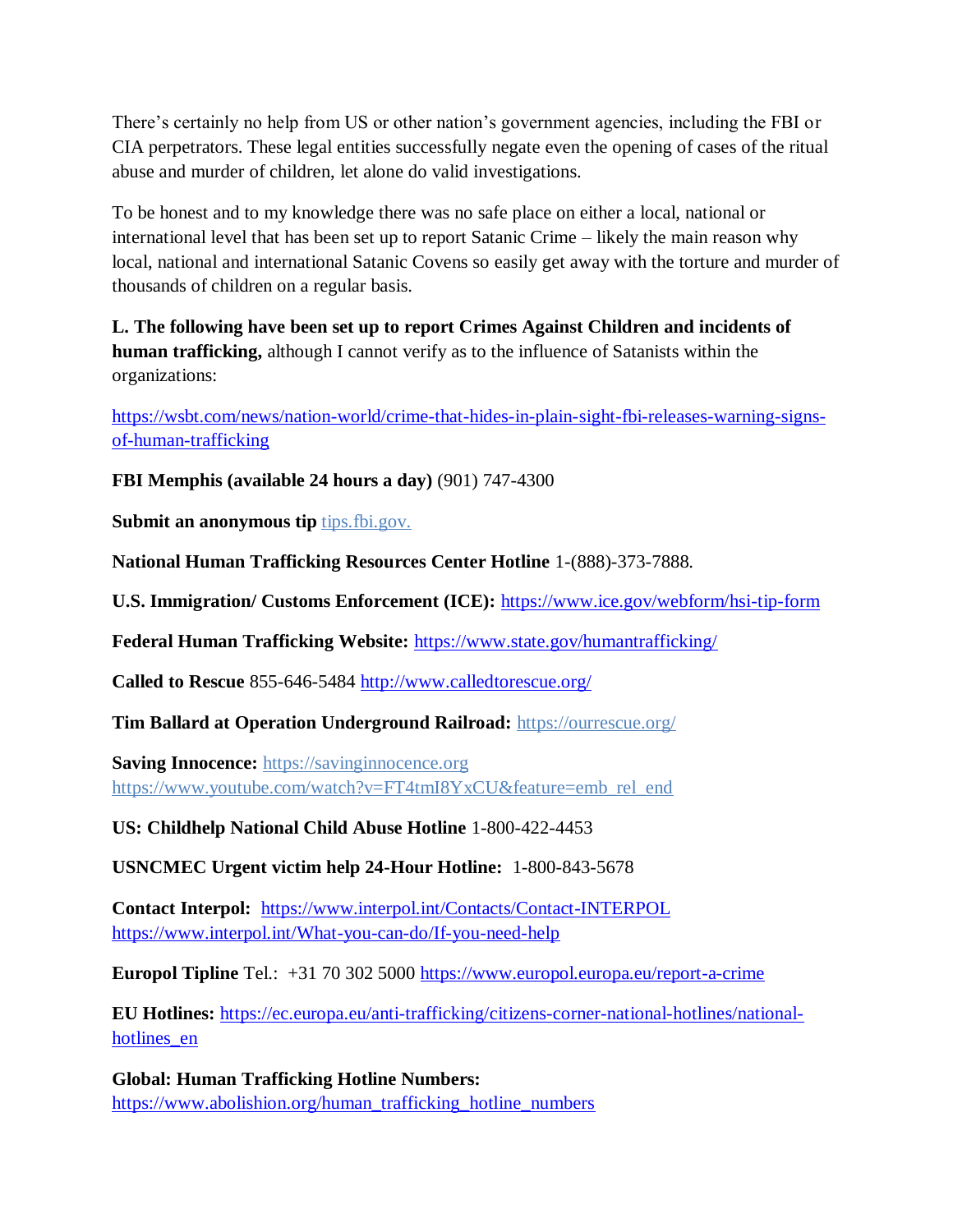### **Human Trafficking Help and Resources:** <https://trafficking.help/us/>

#### **UK: Childhelp National Child Abuse Hotline** [BBC Action Line](https://www.bbc.co.uk/actionline)

### **M. The Global Currency Reset, Restored Republic and NESARA/GESARA were all about the Children**

*It's not about the money. It's about the children – the thousands of malnourished and traumatized children who in honor of Satan, were being raped and murdered so their Elite Perpetrators could supposedly gain power and rule the world.* 

*The first official act President Trump made the morning before he was sworn into office was to pay a visit to CIA Headquarters and declare a war on an international Child Sex Trafficking Ring run by these global elites.* 

*Let us fast and pray for these millions of little ones who right now, were being rescued from Cabal underground tunnels across the globe, and tortured and killed by Satanic Covens right next door. Let us also pray for those Military Troops worldwide who were risking their own lives to save them. The ancient doctrine of Fasting and Prayer was explained here at the 10:30:32 mark:* <https://www.youtube.com/watch?v=4Mb9gU6DmKs>

**N. Judy Note:** *I do not now, nor have I ever, received monies for writing my Updates and articles. The compensation has been in having outlets to help Save the Children by exposing truths about the very secretive Satanic Ritual Abuse, Pedophilia and Child Sacrifice that was rampant in our international society.*

*The above was a summary of information from the Internet. It would be up to the reader to do their own research and decide whether or not it was valid.*

*I will send the Safe Link Website out when I find out what it is, plus it will be posted on several Dinar Websites. It is my understanding that by linking into the Safe Link Website it will generate a Non Disclosure Agreement to sign in order to obtain redemption/ exchange appointments.*

*After signing that Non Disclosure I will be unable to email, post or talk to anyone about the exchange process for at least 90 days, so I will be going silent and taking that time to get my humanitarian project organized and going.*

*This is not a goodbye. I expect to be working with many of you in the near future. I can't tell you how much I have enjoyed getting to know you. You will remain in my heart forever.*

*A huge Thank You to those dedicated and brave Intel providers who wished to remain unknown; to our Angel Martha who worked 24/7 to expose what's really going on; to humble Wildfire Lady who is adept at exposing the truth; to Brad who does great research; to Bonni B who exposes the underlying causes of what is really happening and to Ken who uncovers almost unlimited Intel on pedophilia to help us Save the Children.*